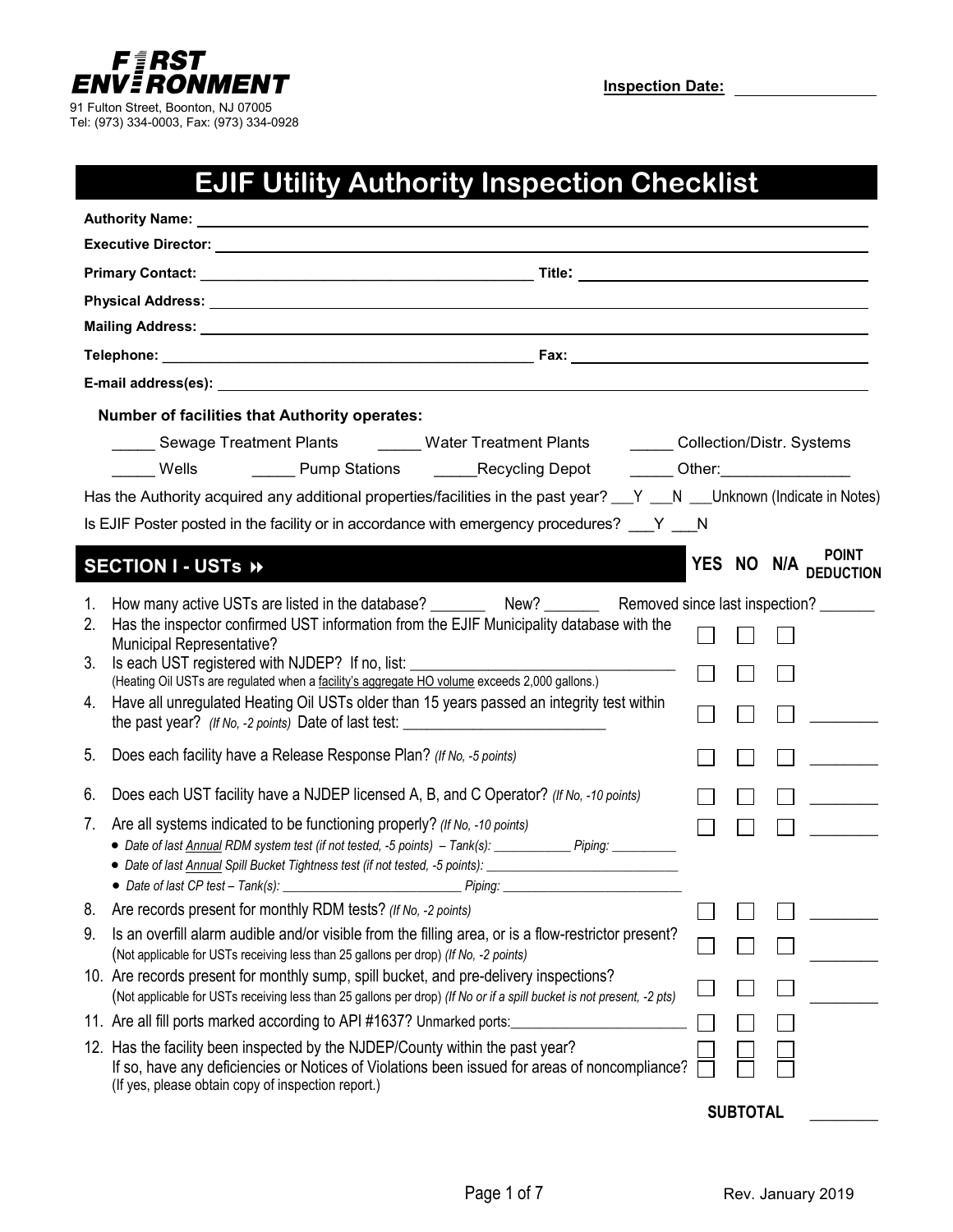|    | SECTION II - ASTS »                                                                                                                                                                        |                                |                                                          |  | YES NO N/A                                               |           |     |                                       | <b>POINT</b>                          |
|----|--------------------------------------------------------------------------------------------------------------------------------------------------------------------------------------------|--------------------------------|----------------------------------------------------------|--|----------------------------------------------------------|-----------|-----|---------------------------------------|---------------------------------------|
|    |                                                                                                                                                                                            |                                |                                                          |  |                                                          |           |     |                                       |                                       |
| 2. | Has the inspector confirmed AST information from the EJIF Municipality database with the<br>Municipal Representative?                                                                      |                                |                                                          |  |                                                          |           |     |                                       |                                       |
| 3. | Does each tank have secondary containment?<br>Figure 2014                                                                                                                                  |                                |                                                          |  |                                                          |           |     |                                       |                                       |
| 4. | Does each tank have external protection?                                                                                                                                                   |                                |                                                          |  |                                                          |           |     |                                       |                                       |
| 5. | Does the facility regularly inspect the tanks, piping, sumps, hoses, spill buckets, and<br>secondary containment?                                                                          |                                |                                                          |  |                                                          |           |     |                                       |                                       |
| 6. | Are there any leaks, drips, or spills associated with any AST? (-5 points)                                                                                                                 |                                |                                                          |  |                                                          |           |     |                                       |                                       |
| 7. | Are there any underground pipes associated with any AST? (If no testing, -5pts)                                                                                                            |                                |                                                          |  |                                                          |           |     |                                       |                                       |
|    |                                                                                                                                                                                            |                                |                                                          |  |                                                          |           |     |                                       |                                       |
|    | • Date of last CP test:                                                                                                                                                                    |                                |                                                          |  |                                                          |           |     |                                       |                                       |
|    |                                                                                                                                                                                            |                                |                                                          |  |                                                          |           |     |                                       |                                       |
|    | SECTION III - SPCC »                                                                                                                                                                       |                                |                                                          |  | YES NO N/A PUISE                                         |           |     |                                       |                                       |
|    | Does any facility have a total aboveground oil storage capacity >1,320 gallons?                                                                                                            |                                |                                                          |  |                                                          |           |     |                                       |                                       |
| 2. | Could local surface waters, wetlands, dry stream beds, or stormwater systems potentially<br>be affected by a spill from oil storage at any of the facilities?                              |                                |                                                          |  |                                                          |           |     |                                       |                                       |
|    | Please list each facility that is subject to SPCC regulations:                                                                                                                             |                                |                                                          |  |                                                          |           |     |                                       |                                       |
|    | <b>FACILITY</b>                                                                                                                                                                            | <b>TOTAL FACILITY CAPACITY</b> | <b>POTENTIALLY IMPACTED</b><br><b>NAVIGABLE WATER(S)</b> |  | <b>DISTANCE FROM CONDUIT</b><br><b>TO NEAREST SOURCE</b> |           |     | <b>SPCC PLAN</b><br><b>AVAILABLE?</b> |                                       |
|    |                                                                                                                                                                                            |                                |                                                          |  |                                                          |           |     | Υ                                     | N                                     |
|    |                                                                                                                                                                                            |                                |                                                          |  |                                                          |           |     | Υ                                     | N                                     |
|    |                                                                                                                                                                                            |                                |                                                          |  |                                                          |           |     | Υ                                     | Ν                                     |
|    |                                                                                                                                                                                            |                                |                                                          |  |                                                          |           |     | Υ                                     | N                                     |
| 3. | Has an SPCC Plan been implemented for each facility, including: (If no, -5 points)<br>Secondary containment/Site improvements<br>a.<br>Overfill protection<br>b.<br>Spill protection<br>C. |                                |                                                          |  |                                                          |           |     |                                       |                                       |
|    | Annual SPCC training<br>d.                                                                                                                                                                 |                                |                                                          |  |                                                          |           |     |                                       |                                       |
|    | Has the Authority had any spill incidents reported to NJDEP in the past year? If so which<br>facility?                                                                                     |                                |                                                          |  |                                                          |           |     |                                       |                                       |
| 5. | Does the Authority have arrangements with a Spill Response Contractor?                                                                                                                     |                                |                                                          |  |                                                          |           |     |                                       |                                       |
| 6. | Does the Authority have arrangements with Local Emergency Response?                                                                                                                        |                                |                                                          |  |                                                          |           |     |                                       |                                       |
|    |                                                                                                                                                                                            |                                |                                                          |  |                                                          |           |     |                                       |                                       |
|    | SECTION IV - DPCC →                                                                                                                                                                        |                                |                                                          |  | <b>YES</b>                                               | <b>NO</b> | N/A |                                       | <b>POINT</b><br><b>DEDUCTION</b>      |
|    | Does any facility have a total combined storage capacity (tanks, drums, containers, etc.) of:                                                                                              |                                |                                                          |  |                                                          |           |     |                                       |                                       |
|    | <b>YES</b>                                                                                                                                                                                 |                                |                                                          |  | <b>FACILITY(S)</b>                                       |           |     |                                       | <b>DPCC PLAN</b><br><b>AVAILABLE?</b> |
|    | 20,000 gallons (or ≥167,043 lbs. for solids) of Non-Petroleum Hazardous Substances*, or                                                                                                    |                                |                                                          |  |                                                          |           |     | Y                                     | N                                     |
|    | 200,000 gallons of Petroleum and Non-Petroleum Hazardous Substances*?                                                                                                                      |                                |                                                          |  |                                                          |           |     |                                       |                                       |

\* A Hazardous Substance is defined as all petroleum and petroleum products and all substances listed in NJAC Title 7, Chapter 1E Appendix A.

2. Do all applicable facilities have a DPCC/DCR Plan available on site? *(If No, -5 points)*  $\Box$ 

**SUBTOTAL \_\_\_\_\_\_\_\_\_**

| <b>SECTION V - NJPDES</b> | Nľ<br>. v | N/A | POIN.<br>TION |  |
|---------------------------|-----------|-----|---------------|--|
|                           |           |     |               |  |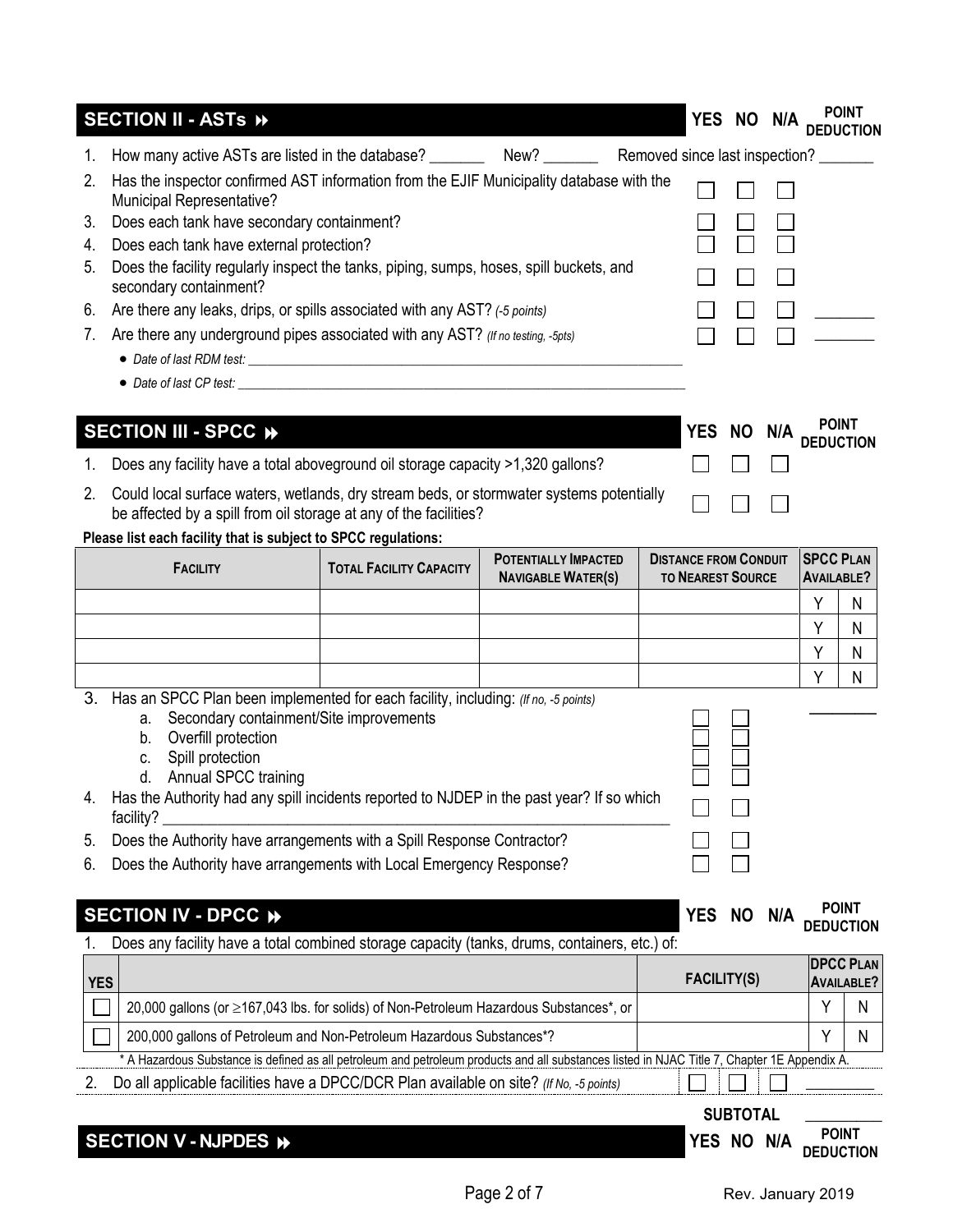| Does any facility have any floor drains? (If Yes, -1 point) Where:<br>Does any facility have an Oil-Water Separator? Where?<br>2.<br>Are the separators cleaned/maintained on a regular basis?<br>3.<br>When was the last time they were cleaned/maintained?<br>4.<br>Where does each of the Oil-Water Separator/Floor drains ultimately discharge?<br>5.<br>Stormwater /<br>Groundwater /<br><b>P.O.T.W.</b><br><b>Surface Water</b><br>Dry Well<br>(If discharge<br>Discharges to:<br>Reservoir w/in<br><b>Storage Tank</b><br>not permitted,<br>(If discharge not<br>(If discharge not<br><b>O/W Separator</b><br>(AST or UST)<br>permitted, -15 pts) permitted, -30 pts)<br>-5 points)<br><b>FACILITY</b><br>Water<br>Water<br>Water<br>Oil<br>Water<br>Oil<br>Water<br>Oil<br>Oil<br>Oil<br>If floor drains discharge to the environment, does this facility have a NJPDES permit?<br>6.<br>If present, are any of the following unpermitted discharges directed to the environment at any facility?<br><b>YES</b><br><b>FACILITIES</b><br>Air Compressor Blowdown (If yes, - 2 points)<br>Boiler Blowdown (If yes, - 2 points)<br>Non-Contact Cooling Water (If yes, - 2 points)<br>Cooling Tower Discharge (If yes, - 2 points)<br>POINT<br><b>Sewage Treatment Plants</b><br>YES NO<br>N/A<br><b>DEDUCTION</b><br>Does any sewage treatment plant have a design capacity of one million gallons per day<br>8.<br>and a stormwater collection system? If so, which one(s)?<br>Are all process waste (sludge, septage, etc.) loading/unloading areas designed to prevent run-<br>9.<br>off of contaminants from entering a water body or stormwater collection system? (If no, -5 points)<br>10. Does all stormwater discharge to the head of the plants? If not, which plants do not?<br>11. Do all qualifying facilities have a Basic Industrial or Individual Stormwater Permit? If not,<br>which one(s) do(es) not? (if no, -5 points)<br>12. Do all qualifying facilities have a Stormwater Pollution Prevention Plan? If not, which<br>one(s) do(es) not?<br>POINT<br><b>Non-Point Source</b><br>YES NO<br>N/A<br><b>DEDUCTION</b><br>13. Are any storm drains located within 25 feet of any petroleum or hazardous substance<br>storage? (-10 points) If so, where?<br>14. Does any facility conduct vehicle washing? Which facilities?<br>15. Does washwater discharge to the environment? (If Yes, -5 pts) Explain:<br>16. Are any dumpsters/roll-offs leaking (-5 pts) or exposed to precipitation? (-2 pts)<br><b>SUBTOTAL</b> | <b>Point Source</b> |  |  |  |  |  |  |  |  |  |  |  |  |
|-------------------------------------------------------------------------------------------------------------------------------------------------------------------------------------------------------------------------------------------------------------------------------------------------------------------------------------------------------------------------------------------------------------------------------------------------------------------------------------------------------------------------------------------------------------------------------------------------------------------------------------------------------------------------------------------------------------------------------------------------------------------------------------------------------------------------------------------------------------------------------------------------------------------------------------------------------------------------------------------------------------------------------------------------------------------------------------------------------------------------------------------------------------------------------------------------------------------------------------------------------------------------------------------------------------------------------------------------------------------------------------------------------------------------------------------------------------------------------------------------------------------------------------------------------------------------------------------------------------------------------------------------------------------------------------------------------------------------------------------------------------------------------------------------------------------------------------------------------------------------------------------------------------------------------------------------------------------------------------------------------------------------------------------------------------------------------------------------------------------------------------------------------------------------------------------------------------------------------------------------------------------------------------------------------------------------------------------------------------------------------------------------------------------------------------------------------------------------------------------------------------------------------------------------|---------------------|--|--|--|--|--|--|--|--|--|--|--|--|
|                                                                                                                                                                                                                                                                                                                                                                                                                                                                                                                                                                                                                                                                                                                                                                                                                                                                                                                                                                                                                                                                                                                                                                                                                                                                                                                                                                                                                                                                                                                                                                                                                                                                                                                                                                                                                                                                                                                                                                                                                                                                                                                                                                                                                                                                                                                                                                                                                                                                                                                                                 |                     |  |  |  |  |  |  |  |  |  |  |  |  |
|                                                                                                                                                                                                                                                                                                                                                                                                                                                                                                                                                                                                                                                                                                                                                                                                                                                                                                                                                                                                                                                                                                                                                                                                                                                                                                                                                                                                                                                                                                                                                                                                                                                                                                                                                                                                                                                                                                                                                                                                                                                                                                                                                                                                                                                                                                                                                                                                                                                                                                                                                 |                     |  |  |  |  |  |  |  |  |  |  |  |  |
|                                                                                                                                                                                                                                                                                                                                                                                                                                                                                                                                                                                                                                                                                                                                                                                                                                                                                                                                                                                                                                                                                                                                                                                                                                                                                                                                                                                                                                                                                                                                                                                                                                                                                                                                                                                                                                                                                                                                                                                                                                                                                                                                                                                                                                                                                                                                                                                                                                                                                                                                                 |                     |  |  |  |  |  |  |  |  |  |  |  |  |
|                                                                                                                                                                                                                                                                                                                                                                                                                                                                                                                                                                                                                                                                                                                                                                                                                                                                                                                                                                                                                                                                                                                                                                                                                                                                                                                                                                                                                                                                                                                                                                                                                                                                                                                                                                                                                                                                                                                                                                                                                                                                                                                                                                                                                                                                                                                                                                                                                                                                                                                                                 |                     |  |  |  |  |  |  |  |  |  |  |  |  |
|                                                                                                                                                                                                                                                                                                                                                                                                                                                                                                                                                                                                                                                                                                                                                                                                                                                                                                                                                                                                                                                                                                                                                                                                                                                                                                                                                                                                                                                                                                                                                                                                                                                                                                                                                                                                                                                                                                                                                                                                                                                                                                                                                                                                                                                                                                                                                                                                                                                                                                                                                 |                     |  |  |  |  |  |  |  |  |  |  |  |  |
|                                                                                                                                                                                                                                                                                                                                                                                                                                                                                                                                                                                                                                                                                                                                                                                                                                                                                                                                                                                                                                                                                                                                                                                                                                                                                                                                                                                                                                                                                                                                                                                                                                                                                                                                                                                                                                                                                                                                                                                                                                                                                                                                                                                                                                                                                                                                                                                                                                                                                                                                                 |                     |  |  |  |  |  |  |  |  |  |  |  |  |
|                                                                                                                                                                                                                                                                                                                                                                                                                                                                                                                                                                                                                                                                                                                                                                                                                                                                                                                                                                                                                                                                                                                                                                                                                                                                                                                                                                                                                                                                                                                                                                                                                                                                                                                                                                                                                                                                                                                                                                                                                                                                                                                                                                                                                                                                                                                                                                                                                                                                                                                                                 |                     |  |  |  |  |  |  |  |  |  |  |  |  |
|                                                                                                                                                                                                                                                                                                                                                                                                                                                                                                                                                                                                                                                                                                                                                                                                                                                                                                                                                                                                                                                                                                                                                                                                                                                                                                                                                                                                                                                                                                                                                                                                                                                                                                                                                                                                                                                                                                                                                                                                                                                                                                                                                                                                                                                                                                                                                                                                                                                                                                                                                 |                     |  |  |  |  |  |  |  |  |  |  |  |  |
|                                                                                                                                                                                                                                                                                                                                                                                                                                                                                                                                                                                                                                                                                                                                                                                                                                                                                                                                                                                                                                                                                                                                                                                                                                                                                                                                                                                                                                                                                                                                                                                                                                                                                                                                                                                                                                                                                                                                                                                                                                                                                                                                                                                                                                                                                                                                                                                                                                                                                                                                                 |                     |  |  |  |  |  |  |  |  |  |  |  |  |
|                                                                                                                                                                                                                                                                                                                                                                                                                                                                                                                                                                                                                                                                                                                                                                                                                                                                                                                                                                                                                                                                                                                                                                                                                                                                                                                                                                                                                                                                                                                                                                                                                                                                                                                                                                                                                                                                                                                                                                                                                                                                                                                                                                                                                                                                                                                                                                                                                                                                                                                                                 |                     |  |  |  |  |  |  |  |  |  |  |  |  |
|                                                                                                                                                                                                                                                                                                                                                                                                                                                                                                                                                                                                                                                                                                                                                                                                                                                                                                                                                                                                                                                                                                                                                                                                                                                                                                                                                                                                                                                                                                                                                                                                                                                                                                                                                                                                                                                                                                                                                                                                                                                                                                                                                                                                                                                                                                                                                                                                                                                                                                                                                 |                     |  |  |  |  |  |  |  |  |  |  |  |  |
|                                                                                                                                                                                                                                                                                                                                                                                                                                                                                                                                                                                                                                                                                                                                                                                                                                                                                                                                                                                                                                                                                                                                                                                                                                                                                                                                                                                                                                                                                                                                                                                                                                                                                                                                                                                                                                                                                                                                                                                                                                                                                                                                                                                                                                                                                                                                                                                                                                                                                                                                                 |                     |  |  |  |  |  |  |  |  |  |  |  |  |
|                                                                                                                                                                                                                                                                                                                                                                                                                                                                                                                                                                                                                                                                                                                                                                                                                                                                                                                                                                                                                                                                                                                                                                                                                                                                                                                                                                                                                                                                                                                                                                                                                                                                                                                                                                                                                                                                                                                                                                                                                                                                                                                                                                                                                                                                                                                                                                                                                                                                                                                                                 |                     |  |  |  |  |  |  |  |  |  |  |  |  |
|                                                                                                                                                                                                                                                                                                                                                                                                                                                                                                                                                                                                                                                                                                                                                                                                                                                                                                                                                                                                                                                                                                                                                                                                                                                                                                                                                                                                                                                                                                                                                                                                                                                                                                                                                                                                                                                                                                                                                                                                                                                                                                                                                                                                                                                                                                                                                                                                                                                                                                                                                 |                     |  |  |  |  |  |  |  |  |  |  |  |  |
|                                                                                                                                                                                                                                                                                                                                                                                                                                                                                                                                                                                                                                                                                                                                                                                                                                                                                                                                                                                                                                                                                                                                                                                                                                                                                                                                                                                                                                                                                                                                                                                                                                                                                                                                                                                                                                                                                                                                                                                                                                                                                                                                                                                                                                                                                                                                                                                                                                                                                                                                                 |                     |  |  |  |  |  |  |  |  |  |  |  |  |
|                                                                                                                                                                                                                                                                                                                                                                                                                                                                                                                                                                                                                                                                                                                                                                                                                                                                                                                                                                                                                                                                                                                                                                                                                                                                                                                                                                                                                                                                                                                                                                                                                                                                                                                                                                                                                                                                                                                                                                                                                                                                                                                                                                                                                                                                                                                                                                                                                                                                                                                                                 |                     |  |  |  |  |  |  |  |  |  |  |  |  |
|                                                                                                                                                                                                                                                                                                                                                                                                                                                                                                                                                                                                                                                                                                                                                                                                                                                                                                                                                                                                                                                                                                                                                                                                                                                                                                                                                                                                                                                                                                                                                                                                                                                                                                                                                                                                                                                                                                                                                                                                                                                                                                                                                                                                                                                                                                                                                                                                                                                                                                                                                 |                     |  |  |  |  |  |  |  |  |  |  |  |  |
|                                                                                                                                                                                                                                                                                                                                                                                                                                                                                                                                                                                                                                                                                                                                                                                                                                                                                                                                                                                                                                                                                                                                                                                                                                                                                                                                                                                                                                                                                                                                                                                                                                                                                                                                                                                                                                                                                                                                                                                                                                                                                                                                                                                                                                                                                                                                                                                                                                                                                                                                                 |                     |  |  |  |  |  |  |  |  |  |  |  |  |
|                                                                                                                                                                                                                                                                                                                                                                                                                                                                                                                                                                                                                                                                                                                                                                                                                                                                                                                                                                                                                                                                                                                                                                                                                                                                                                                                                                                                                                                                                                                                                                                                                                                                                                                                                                                                                                                                                                                                                                                                                                                                                                                                                                                                                                                                                                                                                                                                                                                                                                                                                 |                     |  |  |  |  |  |  |  |  |  |  |  |  |
|                                                                                                                                                                                                                                                                                                                                                                                                                                                                                                                                                                                                                                                                                                                                                                                                                                                                                                                                                                                                                                                                                                                                                                                                                                                                                                                                                                                                                                                                                                                                                                                                                                                                                                                                                                                                                                                                                                                                                                                                                                                                                                                                                                                                                                                                                                                                                                                                                                                                                                                                                 |                     |  |  |  |  |  |  |  |  |  |  |  |  |
|                                                                                                                                                                                                                                                                                                                                                                                                                                                                                                                                                                                                                                                                                                                                                                                                                                                                                                                                                                                                                                                                                                                                                                                                                                                                                                                                                                                                                                                                                                                                                                                                                                                                                                                                                                                                                                                                                                                                                                                                                                                                                                                                                                                                                                                                                                                                                                                                                                                                                                                                                 |                     |  |  |  |  |  |  |  |  |  |  |  |  |
|                                                                                                                                                                                                                                                                                                                                                                                                                                                                                                                                                                                                                                                                                                                                                                                                                                                                                                                                                                                                                                                                                                                                                                                                                                                                                                                                                                                                                                                                                                                                                                                                                                                                                                                                                                                                                                                                                                                                                                                                                                                                                                                                                                                                                                                                                                                                                                                                                                                                                                                                                 |                     |  |  |  |  |  |  |  |  |  |  |  |  |
|                                                                                                                                                                                                                                                                                                                                                                                                                                                                                                                                                                                                                                                                                                                                                                                                                                                                                                                                                                                                                                                                                                                                                                                                                                                                                                                                                                                                                                                                                                                                                                                                                                                                                                                                                                                                                                                                                                                                                                                                                                                                                                                                                                                                                                                                                                                                                                                                                                                                                                                                                 |                     |  |  |  |  |  |  |  |  |  |  |  |  |
|                                                                                                                                                                                                                                                                                                                                                                                                                                                                                                                                                                                                                                                                                                                                                                                                                                                                                                                                                                                                                                                                                                                                                                                                                                                                                                                                                                                                                                                                                                                                                                                                                                                                                                                                                                                                                                                                                                                                                                                                                                                                                                                                                                                                                                                                                                                                                                                                                                                                                                                                                 |                     |  |  |  |  |  |  |  |  |  |  |  |  |
|                                                                                                                                                                                                                                                                                                                                                                                                                                                                                                                                                                                                                                                                                                                                                                                                                                                                                                                                                                                                                                                                                                                                                                                                                                                                                                                                                                                                                                                                                                                                                                                                                                                                                                                                                                                                                                                                                                                                                                                                                                                                                                                                                                                                                                                                                                                                                                                                                                                                                                                                                 |                     |  |  |  |  |  |  |  |  |  |  |  |  |
|                                                                                                                                                                                                                                                                                                                                                                                                                                                                                                                                                                                                                                                                                                                                                                                                                                                                                                                                                                                                                                                                                                                                                                                                                                                                                                                                                                                                                                                                                                                                                                                                                                                                                                                                                                                                                                                                                                                                                                                                                                                                                                                                                                                                                                                                                                                                                                                                                                                                                                                                                 |                     |  |  |  |  |  |  |  |  |  |  |  |  |
|                                                                                                                                                                                                                                                                                                                                                                                                                                                                                                                                                                                                                                                                                                                                                                                                                                                                                                                                                                                                                                                                                                                                                                                                                                                                                                                                                                                                                                                                                                                                                                                                                                                                                                                                                                                                                                                                                                                                                                                                                                                                                                                                                                                                                                                                                                                                                                                                                                                                                                                                                 |                     |  |  |  |  |  |  |  |  |  |  |  |  |
|                                                                                                                                                                                                                                                                                                                                                                                                                                                                                                                                                                                                                                                                                                                                                                                                                                                                                                                                                                                                                                                                                                                                                                                                                                                                                                                                                                                                                                                                                                                                                                                                                                                                                                                                                                                                                                                                                                                                                                                                                                                                                                                                                                                                                                                                                                                                                                                                                                                                                                                                                 |                     |  |  |  |  |  |  |  |  |  |  |  |  |
|                                                                                                                                                                                                                                                                                                                                                                                                                                                                                                                                                                                                                                                                                                                                                                                                                                                                                                                                                                                                                                                                                                                                                                                                                                                                                                                                                                                                                                                                                                                                                                                                                                                                                                                                                                                                                                                                                                                                                                                                                                                                                                                                                                                                                                                                                                                                                                                                                                                                                                                                                 |                     |  |  |  |  |  |  |  |  |  |  |  |  |
|                                                                                                                                                                                                                                                                                                                                                                                                                                                                                                                                                                                                                                                                                                                                                                                                                                                                                                                                                                                                                                                                                                                                                                                                                                                                                                                                                                                                                                                                                                                                                                                                                                                                                                                                                                                                                                                                                                                                                                                                                                                                                                                                                                                                                                                                                                                                                                                                                                                                                                                                                 |                     |  |  |  |  |  |  |  |  |  |  |  |  |
|                                                                                                                                                                                                                                                                                                                                                                                                                                                                                                                                                                                                                                                                                                                                                                                                                                                                                                                                                                                                                                                                                                                                                                                                                                                                                                                                                                                                                                                                                                                                                                                                                                                                                                                                                                                                                                                                                                                                                                                                                                                                                                                                                                                                                                                                                                                                                                                                                                                                                                                                                 |                     |  |  |  |  |  |  |  |  |  |  |  |  |
|                                                                                                                                                                                                                                                                                                                                                                                                                                                                                                                                                                                                                                                                                                                                                                                                                                                                                                                                                                                                                                                                                                                                                                                                                                                                                                                                                                                                                                                                                                                                                                                                                                                                                                                                                                                                                                                                                                                                                                                                                                                                                                                                                                                                                                                                                                                                                                                                                                                                                                                                                 |                     |  |  |  |  |  |  |  |  |  |  |  |  |
|                                                                                                                                                                                                                                                                                                                                                                                                                                                                                                                                                                                                                                                                                                                                                                                                                                                                                                                                                                                                                                                                                                                                                                                                                                                                                                                                                                                                                                                                                                                                                                                                                                                                                                                                                                                                                                                                                                                                                                                                                                                                                                                                                                                                                                                                                                                                                                                                                                                                                                                                                 |                     |  |  |  |  |  |  |  |  |  |  |  |  |
|                                                                                                                                                                                                                                                                                                                                                                                                                                                                                                                                                                                                                                                                                                                                                                                                                                                                                                                                                                                                                                                                                                                                                                                                                                                                                                                                                                                                                                                                                                                                                                                                                                                                                                                                                                                                                                                                                                                                                                                                                                                                                                                                                                                                                                                                                                                                                                                                                                                                                                                                                 |                     |  |  |  |  |  |  |  |  |  |  |  |  |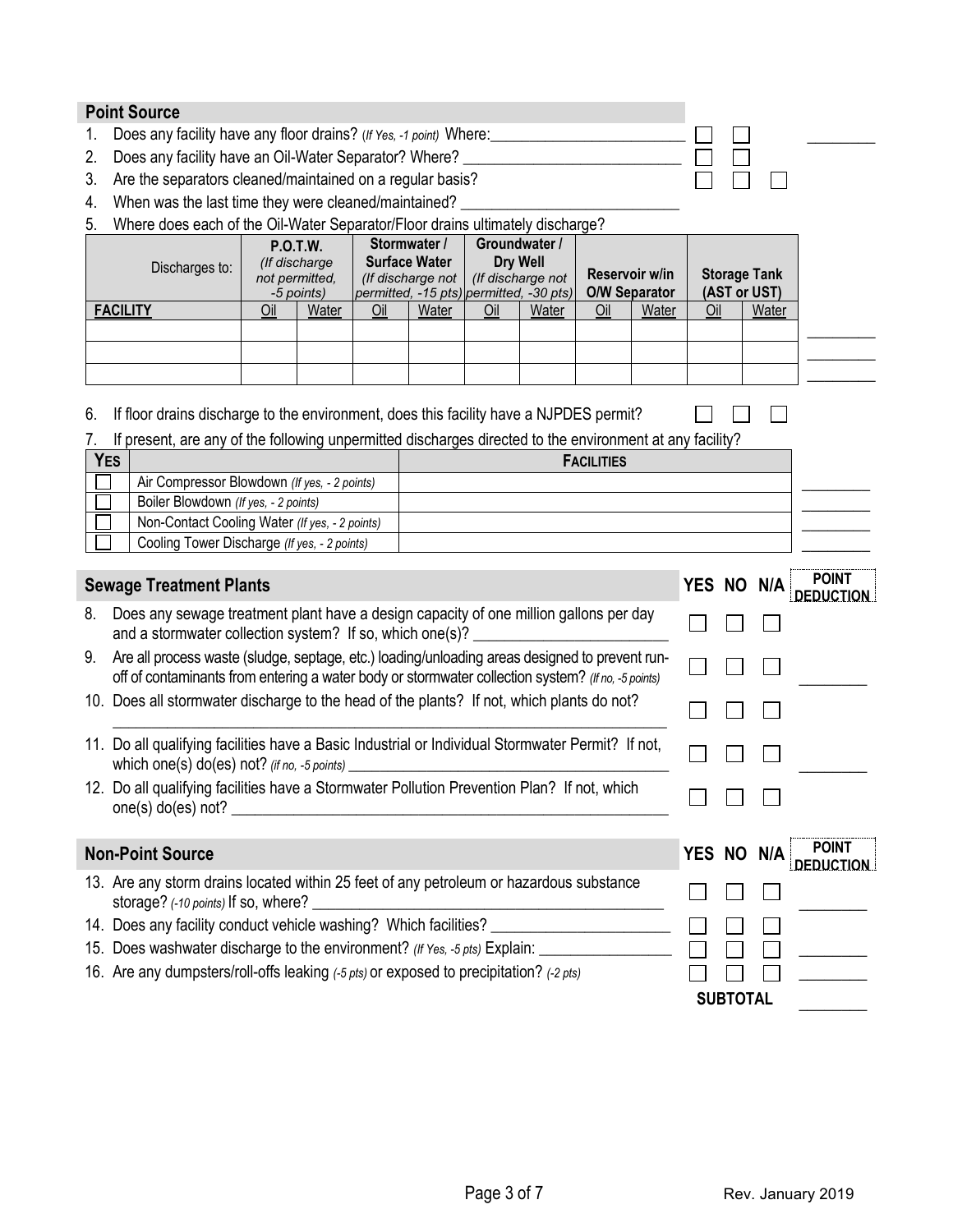## **SECTION VI – WATER/WASTEWATER TRANSPORT SYSTEMS YES NO N/A**

## **Sewer Pipe Lines**

|  | 1. What is the average age (in years) of the sewer pipeline system? |  |
|--|---------------------------------------------------------------------|--|
|  |                                                                     |  |

2. Have there been any changes to the sewer pipe lines in the previous year?

| Have there been any changes to the sewer pipe lines in the previous year? |                          |                     |
|---------------------------------------------------------------------------|--------------------------|---------------------|
| <b>MILES ADDED OR ALTERED</b>                                             | <b>ORIGINAL MATERIAL</b> | <b>NEW MATERIAL</b> |
|                                                                           |                          |                     |
|                                                                           |                          |                     |
|                                                                           |                          |                     |
|                                                                           |                          |                     |

3. What percent of the system is pressurized? %

|    | <b>Pump Stations</b>                                                                                                                                                  | YES NO N/A    |     | <b>POINT</b> |
|----|-----------------------------------------------------------------------------------------------------------------------------------------------------------------------|---------------|-----|--------------|
|    | How many wells, pump, and lift stations does this Authority manage?                                                                                                   |               |     |              |
| 2. | How many of these facilities have emergency generators?                                                                                                               |               |     |              |
| 3. | How many of these facilities or wells have above/below ground storage tanks?                                                                                          |               |     |              |
|    | Do you have an emergency response plan detailing the procedures for handling an<br>emergency if any of the sewer lines or lift/pump stations fail? (If No, -5 points) |               |     |              |
|    | SECTION VII - RESIDUAL PROCESSING / LAND APPLICATION »                                                                                                                | YES NO        | N/A |              |
| 1. | Does this utility authority generate sludge or biosolids?                                                                                                             |               |     |              |
| 2. | How long is sludge on site before disposal/destruction?                                                                                                               |               |     |              |
| 3. | Is this period based on quantity or residence time?                                                                                                                   |               |     |              |
| 4. | Where/how is sludge material stored before disposal/destruction?                                                                                                      |               |     |              |
| 5. | Which sludge disposal method is currently in use at this facility?                                                                                                    |               |     |              |
|    | Off-site disposal<br>Land application<br>Landfill<br>Surface disposal<br>Other (specify)<br>Incinerator                                                               |               |     |              |
|    | Please complete the Land Applications Appendix and/or the Residuals Processing Appendix, as appropriate.                                                              |               |     |              |
|    | <b>SECTION VIII - COMBINED SEWER OVERFLOWS»</b>                                                                                                                       | <b>YES NO</b> | N/A |              |
|    | Does any facility have any combined sewer overflows? If yes, list the details below:                                                                                  |               |     |              |

**SUBTOTAL \_\_\_\_\_\_\_\_**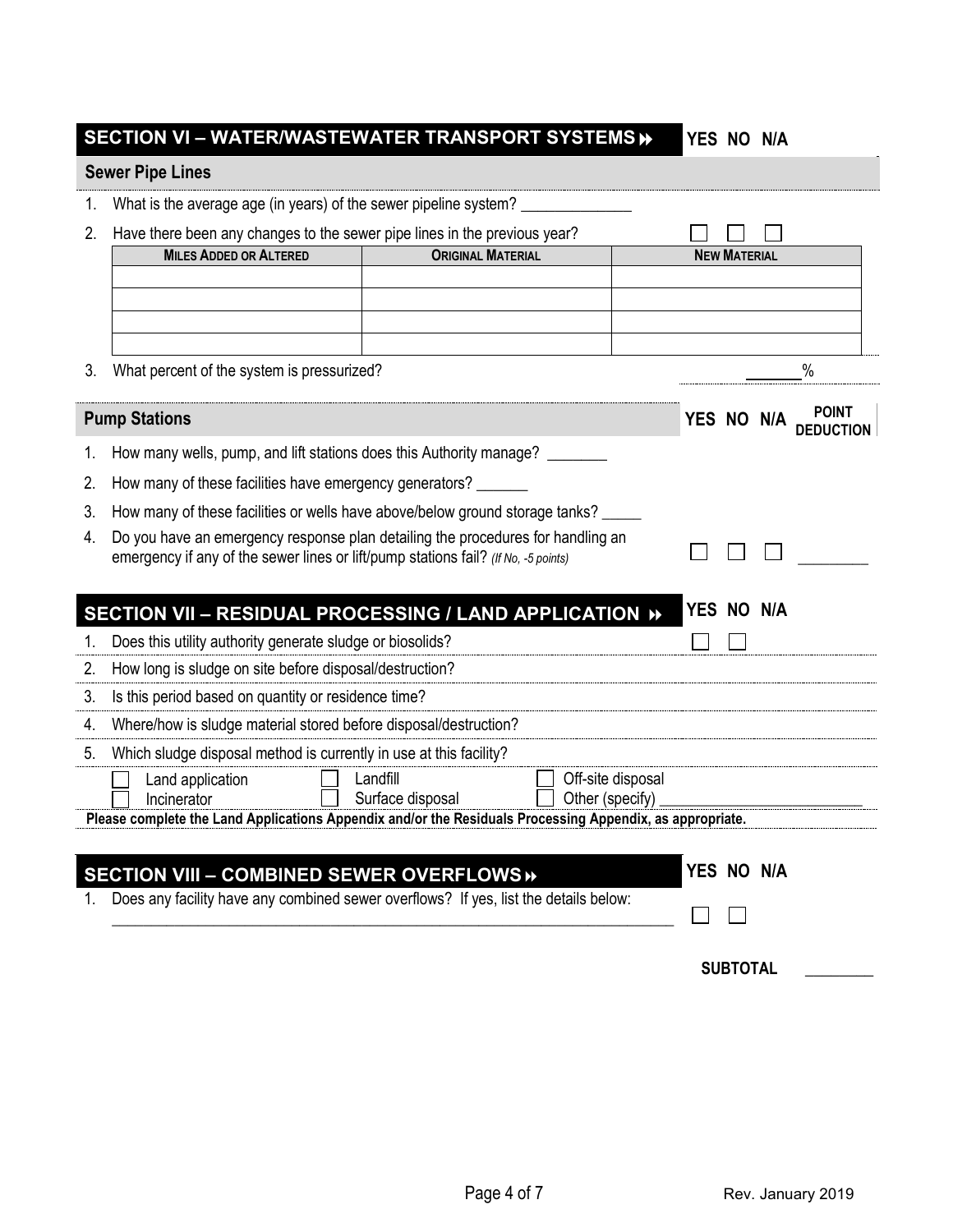| 1. |                                                                                                                                                                                                                                              | SECTION IX - AIR EMISSIONS »<br>Is any facility a Major (Title V) Facility as per N.J.A.C. 7:27-22? If so, which ones?                                       |                                                                                       |  |                                   |                             |  |                                         |                 |                                          | <b>YES</b><br>NO .                           | N/A               |                                                      |                                        |
|----|----------------------------------------------------------------------------------------------------------------------------------------------------------------------------------------------------------------------------------------------|--------------------------------------------------------------------------------------------------------------------------------------------------------------|---------------------------------------------------------------------------------------|--|-----------------------------------|-----------------------------|--|-----------------------------------------|-----------------|------------------------------------------|----------------------------------------------|-------------------|------------------------------------------------------|----------------------------------------|
| 2. | Are Anaerobic Digesters utilized? Please indicate in what way(s) the biogas is burned:<br><b>Boiler</b><br>Flare<br>Generator<br>CoGen<br>Other:                                                                                             |                                                                                                                                                              |                                                                                       |  |                                   |                             |  |                                         |                 |                                          |                                              |                   |                                                      |                                        |
| 3. | Has the facility added, removed, or modified any Emissions Control Equip./Technology?<br>If yes, indicate below:                                                                                                                             |                                                                                                                                                              |                                                                                       |  |                                   |                             |  |                                         |                 |                                          |                                              |                   |                                                      |                                        |
|    | PERMITTED?<br>PERMIT#<br><b>EQUIPMENT</b><br><b>EXPIRATION DATE</b>                                                                                                                                                                          |                                                                                                                                                              |                                                                                       |  |                                   |                             |  |                                         |                 |                                          |                                              |                   |                                                      |                                        |
|    | Y<br>N/A<br>N                                                                                                                                                                                                                                |                                                                                                                                                              |                                                                                       |  |                                   |                             |  |                                         |                 |                                          |                                              |                   |                                                      |                                        |
|    |                                                                                                                                                                                                                                              |                                                                                                                                                              |                                                                                       |  | γ<br>N                            | N/A                         |  |                                         |                 |                                          |                                              |                   |                                                      |                                        |
|    |                                                                                                                                                                                                                                              |                                                                                                                                                              |                                                                                       |  | Υ<br>Ν                            | N/A                         |  |                                         |                 |                                          |                                              |                   |                                                      |                                        |
| 4. |                                                                                                                                                                                                                                              | Are there any <b>Boilers/Heaters</b> at any facility rated at 1MMBTU/hr or greater?<br>For any FO boilers, have the following been done?                     |                                                                                       |  |                                   |                             |  |                                         |                 |                                          |                                              |                   |                                                      |                                        |
| 5. |                                                                                                                                                                                                                                              |                                                                                                                                                              | Initial Notification of Applicability the EPA (due Jan 2014) -----------------Y N     |  |                                   |                             |  |                                         |                 |                                          |                                              |                   |                                                      |                                        |
|    |                                                                                                                                                                                                                                              |                                                                                                                                                              | Initial Tune up and Compliance reporting to the EPA (due July 2014) --- Y N           |  |                                   |                             |  |                                         |                 |                                          |                                              |                   |                                                      |                                        |
|    |                                                                                                                                                                                                                                              | (Additional compliance requirements may apply depending on the size and age of boilers).                                                                     |                                                                                       |  |                                   |                             |  |                                         |                 |                                          |                                              |                   |                                                      |                                        |
| 6. |                                                                                                                                                                                                                                              | Are there any Emergency Generators at any facility rated at 1MMBTU/hr or greater?                                                                            |                                                                                       |  |                                   |                             |  |                                         |                 |                                          |                                              |                   |                                                      |                                        |
|    | <b>TYPE OF</b>                                                                                                                                                                                                                               | List each regulated boiler/heater/ generator that is not in the database or does not have a valid air permit if subject to air permitting:                   |                                                                                       |  |                                   |                             |  |                                         |                 |                                          |                                              |                   |                                                      |                                        |
|    | <b>COMBUSTION</b><br><b>UNIT</b><br>(B/H/EG)                                                                                                                                                                                                 | <b>FACILITY &amp;</b><br>LOCATION                                                                                                                            |                                                                                       |  | <b>MAKE &amp;</b><br><b>MODEL</b> | RATING<br>(KW OR<br>BTU/HR) |  | <b>FUEL</b><br><b>TYPE</b>              |                 | <b>HAS</b><br><b>REQUIRED</b><br>PERMIT? | PERMIT#&<br><b>EXPIRATION</b><br><b>DATE</b> |                   |                                                      | <b>IS PERMIT</b><br>Posted By<br>UNIT? |
|    |                                                                                                                                                                                                                                              |                                                                                                                                                              |                                                                                       |  |                                   |                             |  |                                         | Υ               | N                                        |                                              |                   | Y                                                    | N                                      |
|    |                                                                                                                                                                                                                                              |                                                                                                                                                              |                                                                                       |  |                                   |                             |  |                                         | Υ               | N                                        |                                              |                   | Υ                                                    | N                                      |
|    |                                                                                                                                                                                                                                              |                                                                                                                                                              |                                                                                       |  |                                   |                             |  |                                         | Υ               | N                                        |                                              |                   | Υ                                                    | N                                      |
|    |                                                                                                                                                                                                                                              |                                                                                                                                                              |                                                                                       |  |                                   |                             |  |                                         | Y               | N                                        |                                              |                   | Y                                                    | N                                      |
| 7. |                                                                                                                                                                                                                                              | Is the Authority maintaining proper operational records regarding testing and<br>maintenance of emergency generators with a power output of 37kW or greater? |                                                                                       |  |                                   |                             |  |                                         |                 |                                          |                                              |                   |                                                      |                                        |
| 8. |                                                                                                                                                                                                                                              | Are there any Gasoline Storage Tanks containing 2,000 gallons or greater?                                                                                    |                                                                                       |  |                                   |                             |  |                                         |                 |                                          |                                              |                   |                                                      |                                        |
|    |                                                                                                                                                                                                                                              | List each regulated gasoline storage tank that is not in the database or does not have a valid air permit if subject to air permitting:                      |                                                                                       |  |                                   |                             |  |                                         |                 |                                          |                                              |                   |                                                      |                                        |
|    |                                                                                                                                                                                                                                              | <b>FACILITY &amp; LOCATION</b>                                                                                                                               | <b>MAKE &amp;</b><br><b>MODEL</b>                                                     |  | <b>AST/UST</b><br><b>SYSTEM</b>   | <b>SIZE</b><br>(GALLONS)    |  | <b>STAGE II VAPOR</b><br><b>PRESENT</b> | <b>RECOVERY</b> |                                          | PERMIT#&<br><b>EXPIRATION</b><br>Date        |                   | <b>STAGE II VAPOR</b><br><b>RECOVERY</b><br>TESTED*? |                                        |
|    |                                                                                                                                                                                                                                              |                                                                                                                                                              |                                                                                       |  |                                   |                             |  | Y                                       | N               |                                          |                                              | Y                 | N                                                    | N/A                                    |
|    |                                                                                                                                                                                                                                              |                                                                                                                                                              |                                                                                       |  |                                   |                             |  | Υ                                       | N               |                                          |                                              | Y                 | N                                                    | N/A                                    |
|    |                                                                                                                                                                                                                                              | *Stage II Vapor Recovery systems require the following tests:                                                                                                |                                                                                       |  |                                   |                             |  |                                         |                 |                                          |                                              | Date of Last Test |                                                      |                                        |
|    |                                                                                                                                                                                                                                              |                                                                                                                                                              | Annual Static Pressure Performance Test (CARB TP-201.3)                               |  |                                   |                             |  |                                         |                 |                                          |                                              |                   |                                                      |                                        |
|    |                                                                                                                                                                                                                                              | $\bullet$                                                                                                                                                    | Annual Pressure Vacuum Valve Test (CARB TP-201.1E)                                    |  |                                   |                             |  |                                         |                 |                                          |                                              |                   |                                                      |                                        |
|    |                                                                                                                                                                                                                                              |                                                                                                                                                              | Triennial Dynamic Backpressure Performance Test (CARB TP-201.5)                       |  |                                   |                             |  |                                         |                 |                                          |                                              |                   |                                                      |                                        |
|    |                                                                                                                                                                                                                                              |                                                                                                                                                              | Annual Air to Liquid Volume Ratio, if Vacuum Assist System is present (CARB TP-201.4) |  |                                   |                             |  |                                         |                 |                                          |                                              |                   |                                                      |                                        |
| 9. |                                                                                                                                                                                                                                              | Are there any <b>Parts Washers</b> that are subject to air permitting* or operating rules**?                                                                 |                                                                                       |  |                                   |                             |  |                                         |                 |                                          |                                              |                   |                                                      |                                        |
|    | *An Air Permit is required when the open-top measures more than 6 square feet -OR- the solvent storage capacity is more than 100 gallons<br>** Operating Rules apply when the Cold-Solvent Parts Cleaner stores 2 gallons or more of solvent |                                                                                                                                                              |                                                                                       |  |                                   |                             |  |                                         |                 |                                          |                                              |                   |                                                      |                                        |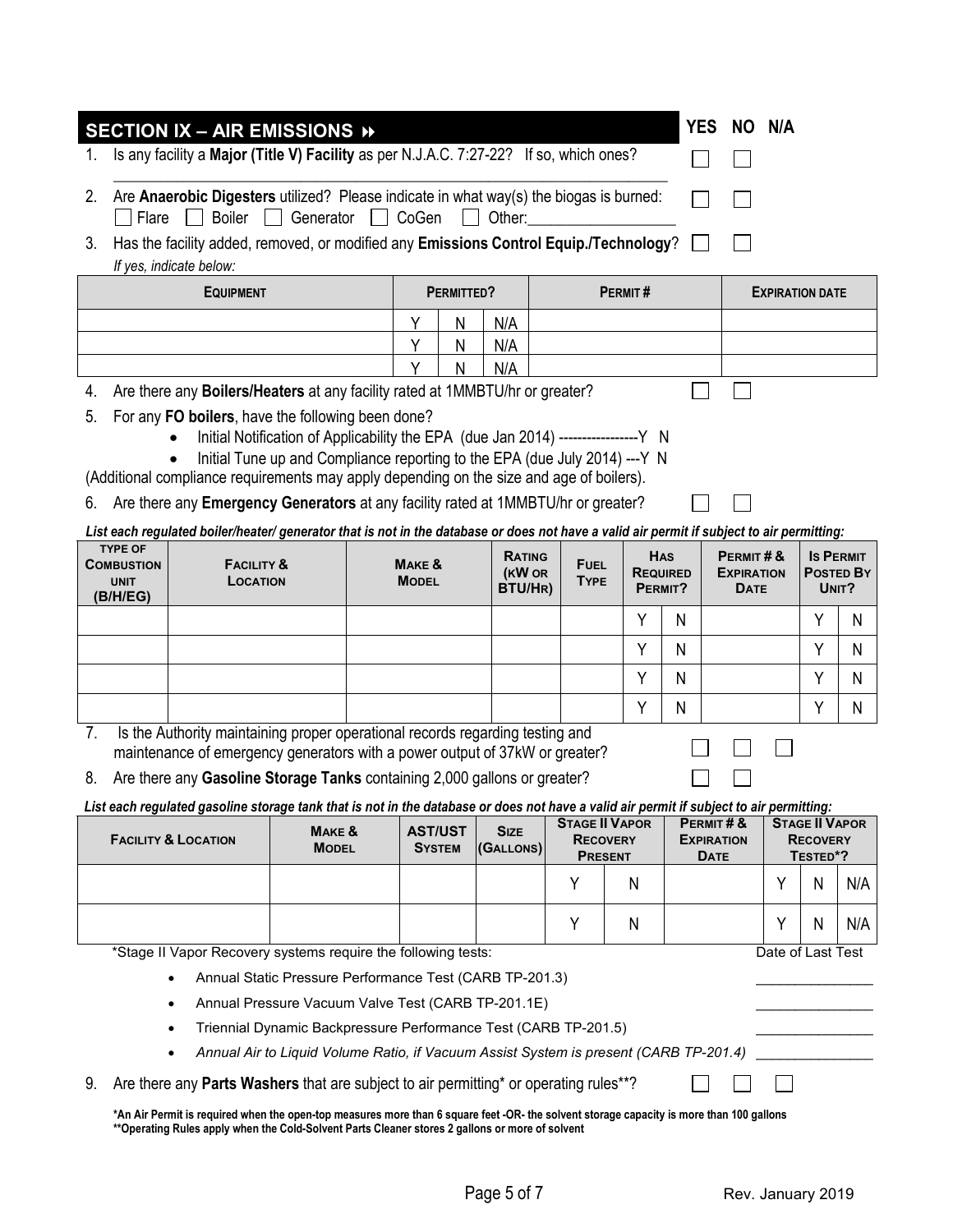|    | <b>SECTION X - MAINTENANCE »</b>                                                                                                                                   |            |                 | YES NO N/A | <b>POINT</b><br><b>DEDUCTION</b> |
|----|--------------------------------------------------------------------------------------------------------------------------------------------------------------------|------------|-----------------|------------|----------------------------------|
| 1. | Is salt stored in a permanent structure that is walled and roofed with an impermeable<br>floor, or a steel-framed fabric structure with a door? (If No, -5 points) |            |                 |            |                                  |
| 2. | Any derelict/abandoned vehicles?<br>If less than 5 vehicles, -2 points;<br>If 5 or more vehicles, -5 points                                                        |            |                 |            |                                  |
| 3. | Evidence of vehicle fluid leakage outside (If Yes, -5 points)<br>Explain:                                                                                          |            |                 |            |                                  |
|    | <b>INSIDE/</b><br><b>SECTION XI - WASTE MANAGEMENT »</b><br><b>COVERED OUTSIDE</b>                                                                                 |            |                 | <b>NO</b>  | <b>POINT</b><br><b>DEDUCTION</b> |
|    | Waste Paint & Finishes (If stored incorrectly, -2 points)                                                                                                          |            |                 |            |                                  |
| 2. | Used Tires (If stored incorrectly, -2 points)                                                                                                                      |            |                 |            |                                  |
| 3. | Contaminated Absorbent (If stored incorrectly, -2 points)                                                                                                          |            |                 |            |                                  |
| 4. | <b>Universal Wastes:</b>                                                                                                                                           |            |                 |            |                                  |
|    | a. Pesticides (If stored incorrectly, -2 points)<br>b. Used Lead Acid Batteries (If stored incorrectly / evidence of staining, -2 pts)                             |            |                 |            |                                  |
|    | c. Waste Lamps (Fluorescents)                                                                                                                                      |            |                 |            |                                  |
|    | d. Computers & Electronics                                                                                                                                         |            |                 |            |                                  |
|    |                                                                                                                                                                    | YES NO N/A |                 |            | <b>POINT</b>                     |
|    | SECTION XII - CONTAINER MANAGEMENT »                                                                                                                               |            |                 |            | <b>DEDUCTION</b>                 |
| 1. | Are stored compressed gas cylinders on cart or secured, capped, and separated<br>properly? (If No, -3 pts)                                                         |            |                 |            |                                  |
| 2. | Any Drum Storage? How many? _________ Size? _________ Locations? _                                                                                                 |            |                 |            |                                  |
| 3. | Evidence of fluid leakage from drums? (If yes, -5 points)                                                                                                          |            |                 |            |                                  |
| 4. | Any unlabeled drums or drums w/unknown contents?<br>1-5 drums (-5 pts)<br>6-10 drums (-10 pts) 11 or more (-15 pts)                                                |            |                 |            |                                  |
| 5. | Is there any storage of petroleum or hazardous chemicals near floor drains that discharge<br>to the environment:                                                   |            |                 |            |                                  |
|    | a. 5 feet of a floor drain (-10 points)                                                                                                                            |            |                 |            |                                  |
|    | b. 10 feet of a floor drain (-2 points)                                                                                                                            |            |                 |            |                                  |
| 6. | Is outside drum storage properly managed? (If no, -5 points)                                                                                                       |            |                 |            |                                  |
| 7. | Is a spill kit available to all potential spill sources, including:                                                                                                |            |                 |            |                                  |
|    | a. Aboveground storage tanks and fueling areas (If No, -2 points)                                                                                                  |            |                 |            |                                  |
|    | b. Drums and maintenance areas (If No, -2 points)<br>c. On vehicles with hydraulic lines (recommended)                                                             |            |                 |            |                                  |
|    |                                                                                                                                                                    |            |                 |            |                                  |
|    | SECTION XIII - RECYCLING/COMPOSTING »                                                                                                                              | YES NO     |                 | N/A        |                                  |
|    | Are all recycling containers properly managed (i.e., source separated, labeled, covered)?                                                                          |            |                 |            |                                  |
| 2. | Does this authority have a composting or transfer operation?                                                                                                       |            |                 |            |                                  |
| 3. | Does this authority have an Exemption or General Approval issued by the NJDEP to                                                                                   |            |                 |            |                                  |
|    | operate the facility? Permit #<br>Exp:                                                                                                                             |            |                 |            |                                  |
|    | If the authority has a composting operation, complete the pertinent section of the Composting Appendix.                                                            |            |                 |            |                                  |
|    |                                                                                                                                                                    |            | <b>SUBTOTAL</b> |            |                                  |